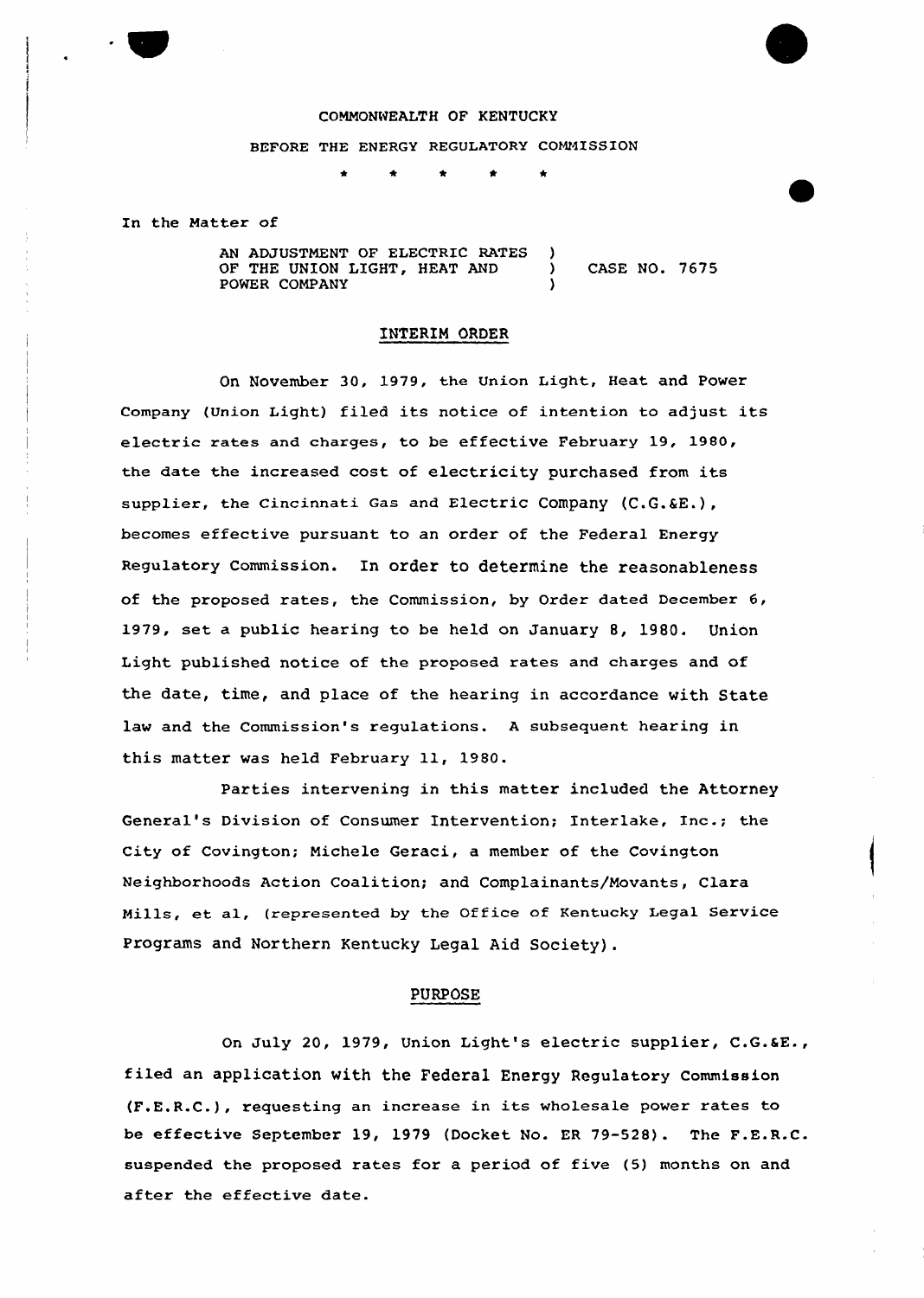As the F.E.R.C. has made no final decision in the matter, the proposed rates will be effective on and after Febxuary 19, 1980. However, following the final decision made by the F.E.R.C., <sup>C</sup> G.&E. vill be subject to refunding vith interest, such portion of the revenues collected in excess of the rates found reasonable.

on February ll, Cincinnati Gas and Electric filed <sup>a</sup> proposed settlement with the Federal Energy Regulatory Commission which will substantially reduce purchased power costs to Union Light, Heat and Power from \$5.4 million to \$3.4 million. The record shows that <sup>3</sup> months vill probably elapse before the Federal Agency approves this reduction in Cincinnati Gas and Electric's request. Meanwhile, the Federal Agency has allowed the original rates to go into effect February 19, 1980. This federal regulatory pxocedure is untenable. Common sense tells us that the Federal Agency will not ultimately approve a rate higher than requested. The F.E.R.C. procedures should provide for an immediate interim order that would restrict xates chargeable to Union Light, Heat and Power to the lower ones requested by the supplier.

This Commission has often been cxitical of F.E.R.C. with respect to its treatment of purchased gas adjustments. Me find less reason in this instance for the procedures. If F.E.R.C. can allow the utility to charge {by interim order) all of the amount of its original request, it should certainly be able to timely reduce that amount when the same utility asks it to do so.

However, as Union Light, as previously mentioned herein, purchases its electric power from Cincinnati Gas and Electric and .<br>as such will experience an increase of \$5,470,900, effectiv February 19, 1980, in its Kentucky Intrastate purchased power expenses, on an annual basis. Therefore, the increase in revenues<br>(2) of approximately \$5,458,650 proposed by Union Light is requested to offset the increase they vill experience in purchased power expenses as absorption of this magnitude would seriously impact its operations.

Moreover, the company proposed to increase the rates by a specific 8.64% applicable to all rate schedules. Some of the {1)Applicant's Notice, page 3.

 $-2-$ 

 $(2)$ Marshall Ex. No. 2.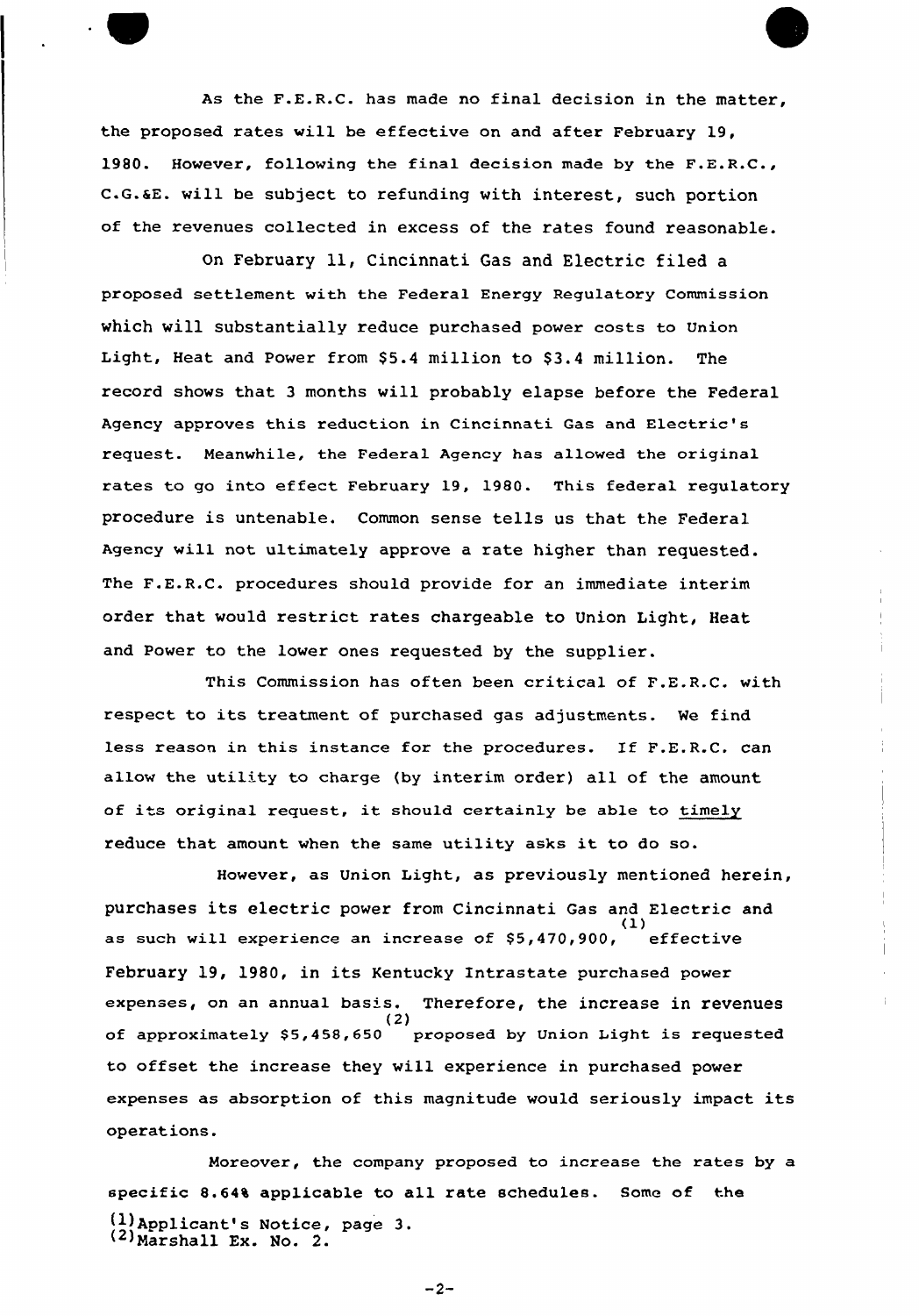intervenors questioned the appropriateness of this procedure stating that the effect would be to charge more to low users of electricity.

It was further proposed by one of the parties that, in the alternative, Union Light, Heat and Power not be permitted to place the proposed rates into effect until it had actually been billed by Cincinnati. Gas and Electric on the new charges.

## SUMMARY

The Commission after review of the record and being advised is of the opinion and so FINDS:

- (1) That the Applicant's supplier, C.G.6.E. has filed with the F.E.R.C. at Docket No. ER 79-528 an increase in its wholesale power rates and said increased rates will become effective on February 19, 1980, and that the annual amount at such increase applicable to Applicant's electric customers is \$5,470,900.
- (2) That the magnitude of this filing exposes the Applicant to substantial under-recovery of its wholesale power costs if the rates are not implemented in a timely manner.
- (3) That the Applicant's proposal would in effect have an unnecessary and adverse effect on low users of electricity and the method of charging set out in Appendix "A" would be more equitable.
- (4) That the method employed by the Applicant in spreading the increased cost of power to their customers is not in the best interest of the public and should be denied.
- (5) That those percentage increases as proposed by the company with respect to private outdoor lighting, seasonal sports service, underground street lighting, flood lighting, traffic lights, street lighting, and demand charges, are fair and reasonable and should be allowed.

 $-3-$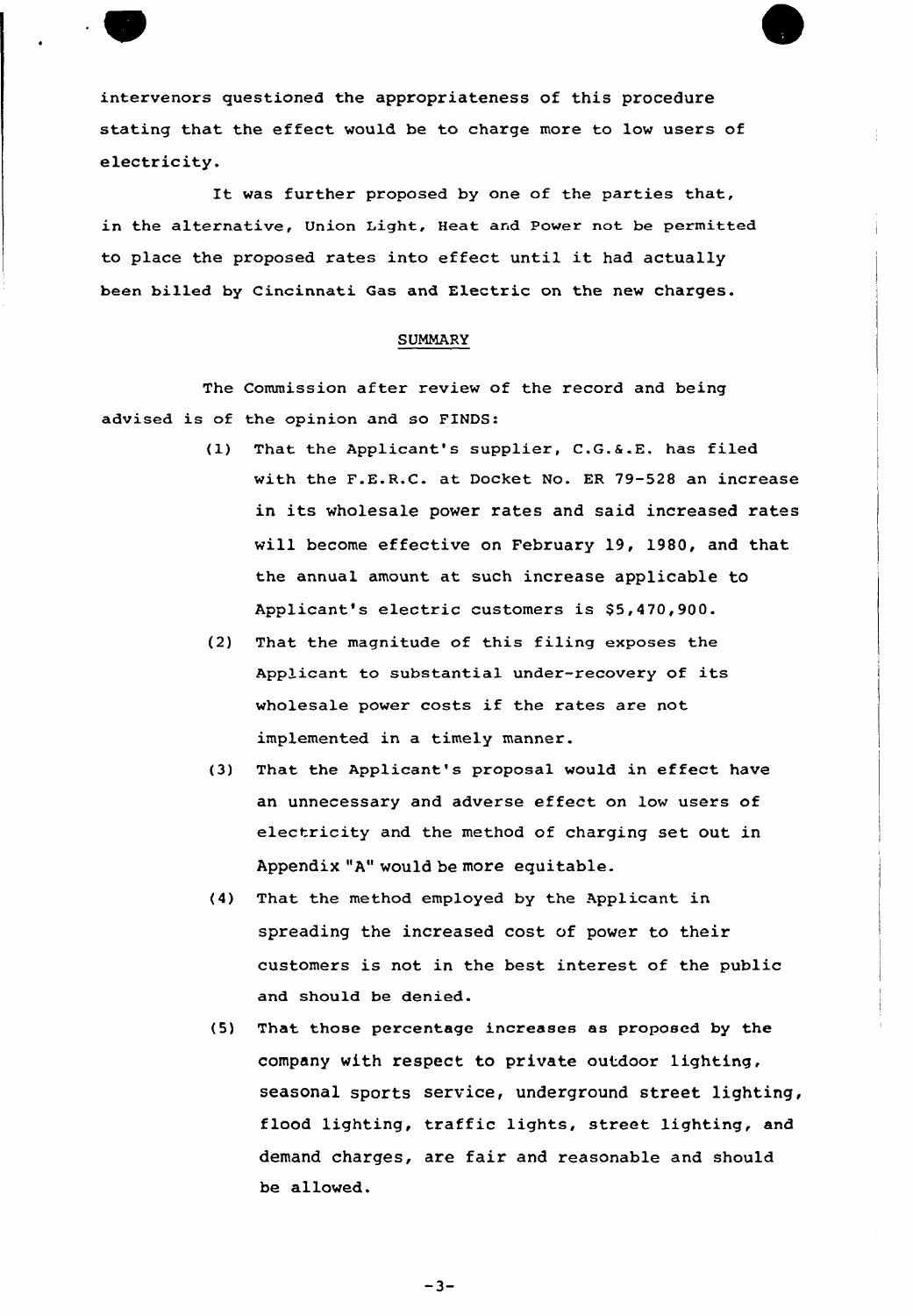



(7) That Applicant's liability for the proposed rates begins February 19, 19SO, regardless of Cincinnati Gas and Electric's billing date to Applicant under the new rates.

IT IS THEREFORE ORDERED, that the rates sought by Union Light, Heat and Power Company insofar as they are not fair, just and reasonable and in the public interest be and the same are hereby denied.

IT IS FURTHER ORDERED, that the rates set out in Appendix "A" attached hereto and made a part hereof be and the same are hereby approved to be effective, subject to refund, for service rendered on and after Februaxy 19, 1980.

IT IS FURTHER ORDERED, that Union Light, Heat and Power Company shall maintain its records in such manner as will enable it, ox the Commission, or any of its customers, to determine the amounts to be refunded and to whom due in the event a refund is oxdered by the Commission,.

IT IS FURTHER ORDERED, that Union Light shall notify the Commission and file a copy of Cincinnati Gas and Electric Company's wholesale power rate schedule for electric service to the Union Light, Heat and Power Company within ten (10) days of Federal Energy Regulatory Commission decisions in Docket No. ER 79-528.

IT IS FURTHER ORDERED, that Union Light, Heat and Power advise this Commission in writing at 30-day intervals as to the status of Cincinnati Gas and Electric proceedings before F.E.R.C. as they relate to this rate.

IT IS FURTHER ORDERED, that Union Light shall file its revised tariff sheets within thirty (30) days setting forth the rates approved herein.

 $-4-$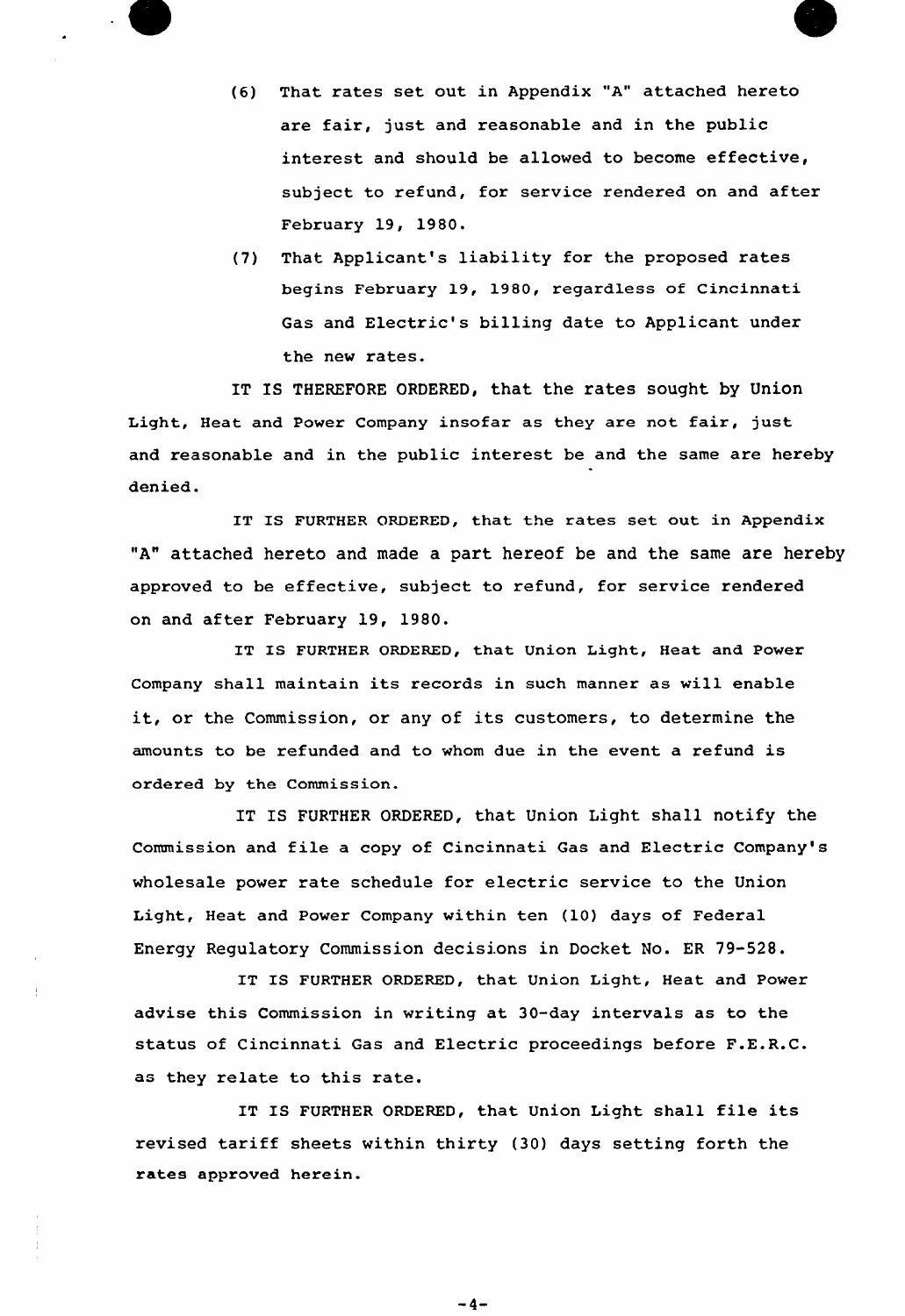



The Commission reserves the right to make further investigation, findings, and conclusions in the matter herein.

> Done at Frankfort, Kentucky, this the 19th day of February, 1980 ENERGY REGULATORY COMMISSION

 $\lambda$  $\frac{1}{\text{Chairman}}$ Vice Chairman

Commissioner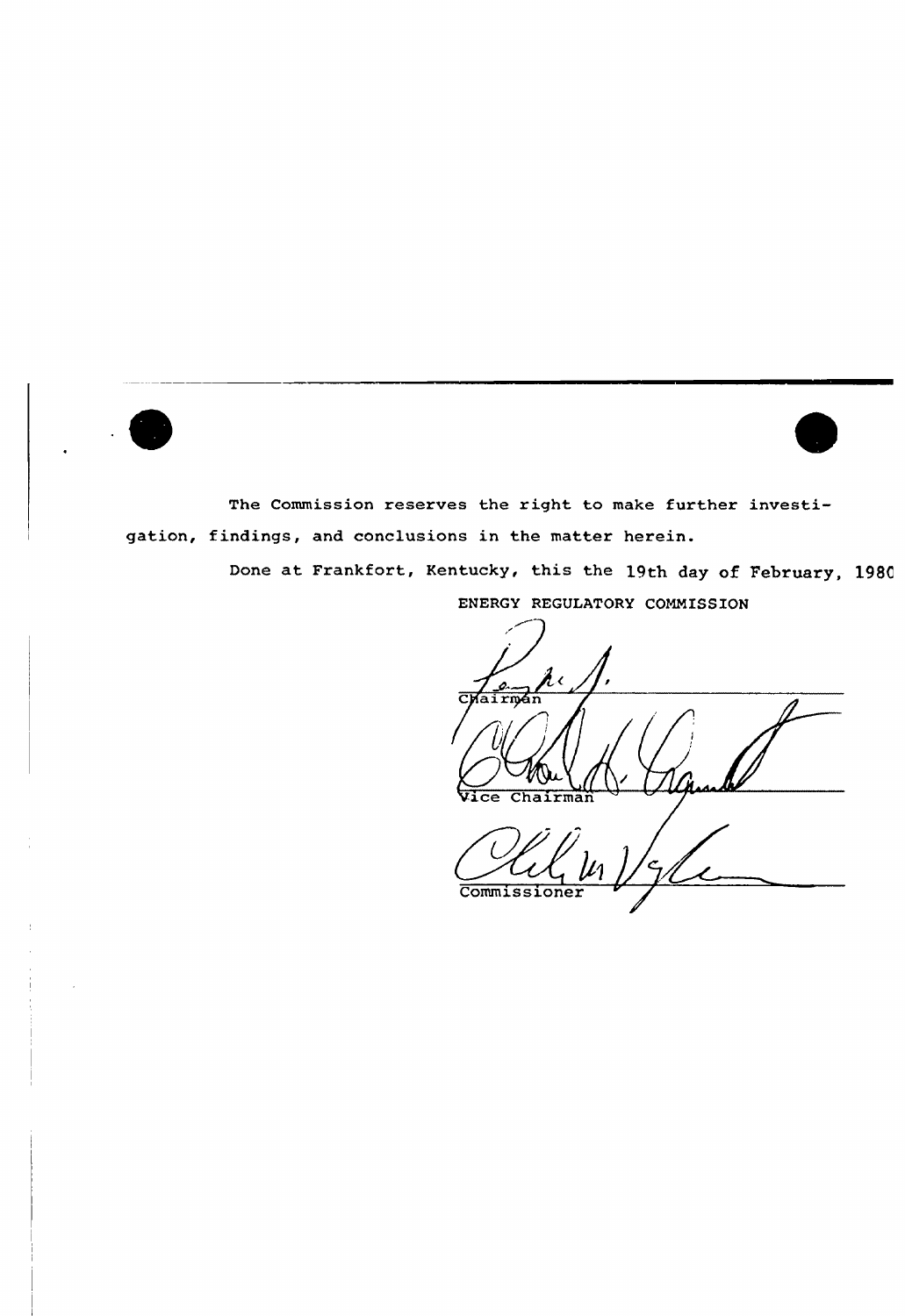#### APPENDIX "A"

#### APPENDIX TO AN ORDER OF THE ENERGY REGULATORY COMMISSION IN CASE NO. 7675 DATED FEBRUARY 19, 1980.

The following rates and charges are prescribed for the customers in the area served by the Union Light, Heat and Power Company. All other rates and charges not specifically mentioned I herein shall remain the same as those in effect under the authority of the Commission prior to the date of this Order,

## ELECTRIC SERVICE

## Rates: Monthly

## Rates RS-Residential Service

Net Monthly Bill<

Computed in accordance with the following charges:

First 100 kilowatt hours at 6.600¢ per kilowatt hour Next 100 kilowatt hours at Next 300 kilowatt hours at Next 500 kilowatt hours at Additional kilowatt hours at 4.206¢ per kilowatt hour 3.802¢ per kilowatt hour 3.552¢ per kilowatt hour  $3.272\zeta$  per kilowatt hour

When electricity is used for "qualified" space heating, all kilowatt hours in excess of 1500 will be billed at 3.172 $\zeta$  per kilowatt hour.

When Company approved electric water heaters are installed as the primary source of heating water, the 3.806¢ and 3.552¢ per kilowatt hour blocks of energy will be altered as follows:

First <sup>100</sup> kilowatt hours plus forty (40) percent of the total kilowatt hours used in the month shall be billed at 3.222c per kilowatt hour, except the maximum number of kilowatt hours to be billed at 3.222¢ per kilowatt hour is five hundred (500). The remaining kilowatt hours in this energy block shall be billed at 3.552¢ per kilowatt hour.

Minimum: \$3.15

~The monthly kilowatt hour usage shall be subject to plus or minus an adjustment per KWH determined in accordance with the "Fuel Cost Adjustment"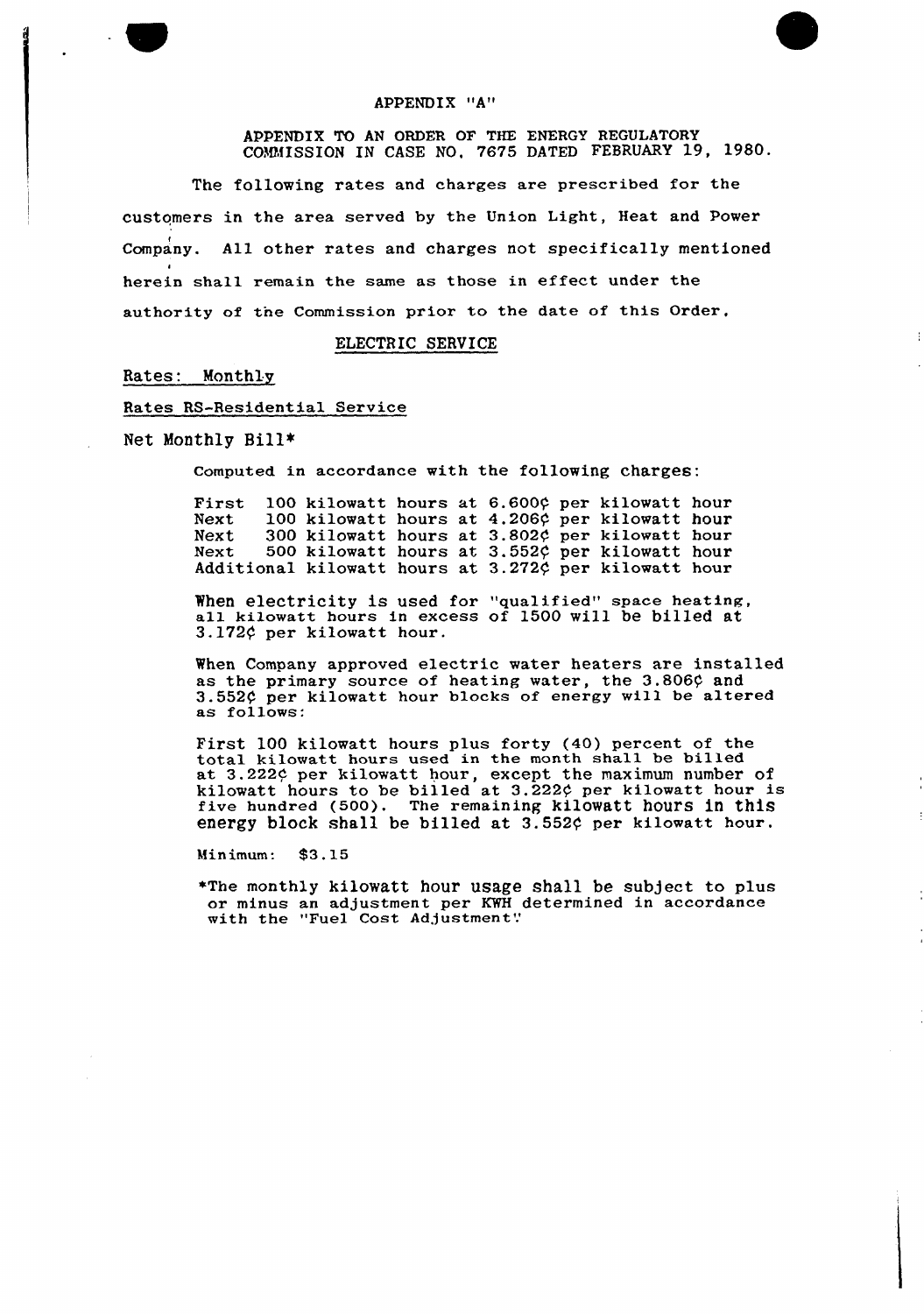



Rate GS-General Service

#### Net Monthly Bill~

Computed in accordance with the following charges Demand Charge:

First 15 kilowatts of demand or less \$0.00<br>Next 35 kilowatts of demand at \$3.15 per kilowatt 35 kilowatts of demand<br>50 kilowatts of demand<br>at \$3.10 per kilowatt Next 50 kilowatts of demand at \$3.15 per kilowatts of demand at \$3.10 per kilowat Additional kilowatts of demand at \$2.60 per kilowat

## Energy Charge:

| First | 500 kilowatt hours        |  | at 7.126¢ per kilowatt hour |  |
|-------|---------------------------|--|-----------------------------|--|
| Next  | 1,500 kilowatt hours      |  | at 5.126¢ per kilowatt hour |  |
| Next  | 4,000 kilowatt hours      |  | at 4.046¢ per kilowatt hour |  |
| Next  | 60 kilowatt hours per     |  |                             |  |
|       | kilowatt of demand        |  | at 3.199¢ per kilowatt hour |  |
| Next  | 120 kilowatt hours per    |  |                             |  |
|       | kilowatt of demand        |  | at 2.760¢ per kilowatt hour |  |
| Next  | 120 kilowatt hours per    |  |                             |  |
|       | kilowatt of demand        |  | at 2.387¢ per kilowatt hour |  |
|       | Additional kilowatt hours |  | at 2.281¢ per kilowatt hour |  |
|       | Water Heating kwh         |  | 3.222¢ per kilowatt hour    |  |

Minimum: The demand charge but not less than \$5.70. <sup>A</sup> three phase customer whose demand does not exceed 15 KW will be charge an additional surcharge of \$4.90 per month for the three phase<br>service.

# Rate PSL-Primary Service-Large

Net Monthly Bill»

Computed in accordance with the following charges:

Demand Charge:

First 10,000 kilovolt amperes of demand<br>Next 10.000 kilovolt amperes of demand Next 10,000 kilovolt amperes of demand at<br>Next 20,000 kilovolt amperes of demand at Next 20,000 kilovolt amperes of demand at Additional kilovolt amperes of demand at .\$26,800.00 \$2.00 per kilovolt ampere \$1.70 per kilovolt ampere \$1.50 per kilovolt ampere

Energy Charge:

120 kilowatt hours per kilovolt ampere of demand at 2.457¢ First per kilowatt hour 120 kilowatt hours per kilovolt ampere of demand at  $2.387$  $\circ$ Next per kilowatt hour 240 kilowatt hours per kilovolt amner Next per kilowatt how  $\mathbb{Z}^{\mathbb{Z}}$  .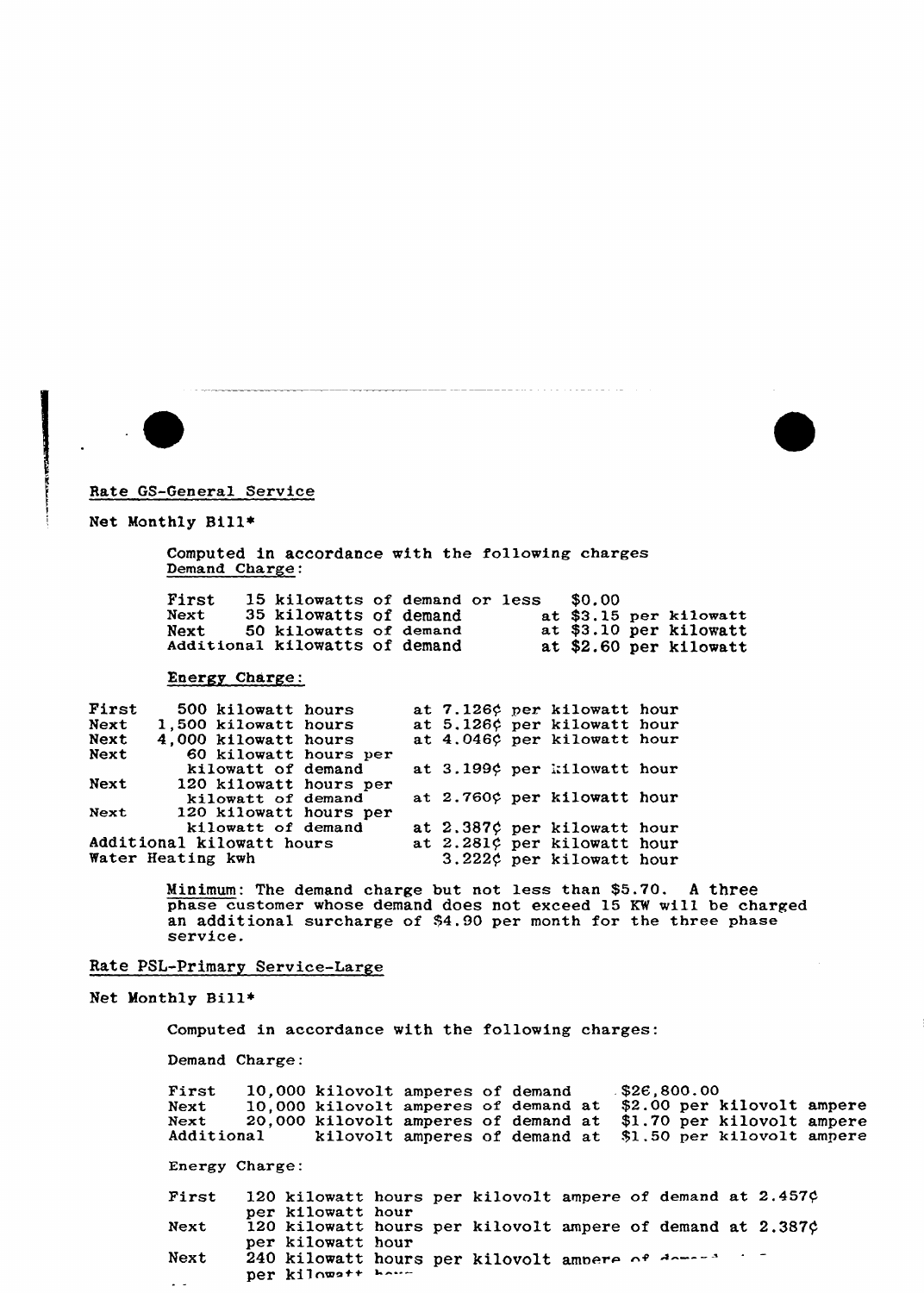Rate GS-H-Optional Rate for General Service-Electric Space Heating

 $\mathcal{L}^{\text{max}}$  and  $\mathcal{L}^{\text{max}}$ 

 $\sim 100$  km s  $^{-1}$ 

Net Monthly Bill»

Computed in accordance with the following charges.

- A. For electricity used for space heating, during "heating period," \$3.55 per month plus 3.037¢ per kilowatt hour for all kilowatt hours used.
- B. For electricity used during periods other than the "heating period," the demand and kilowatt hours for this service shall be arithmetically combined for billing purposes with other electric service supplied, and billed at the applicable general service rate.

Minimum: \$3.55 per month during "heating period."

Rate NWP (Municipal Water Pumping)

Net Monthly Bill»

Computed in accordance with the following charges:

Minimum Bill: \$1.35 per connected HP. per month', All KWH: 3.896¢ per KWH

#### Rider WHS (Water Heating Service)

Net Monthly Bill»

Computed in accordance with the following charges

For KWH up to the maximum shown in the tabulation below according to size of water heater, but only after the balance of energy used (but not less than 200 KWH) is billed at the applicable standard "General Service" Rate:

3.222/ per KWH

Minimum: \$1.35 per month to be added tothe minimum of the standard service rate.

Rate EHSC (Optional Rate for Electrically Heated Schools and Churches)

Net Monthly Bill»

Computed in accordance with the following charges:

A. For electricity used during the five month period beginning with cutomer's initial monthly meter reading taken on or after April 15 of any year"

All kilowatt hours at  $3.983$  $¢$  per kilowatt hour,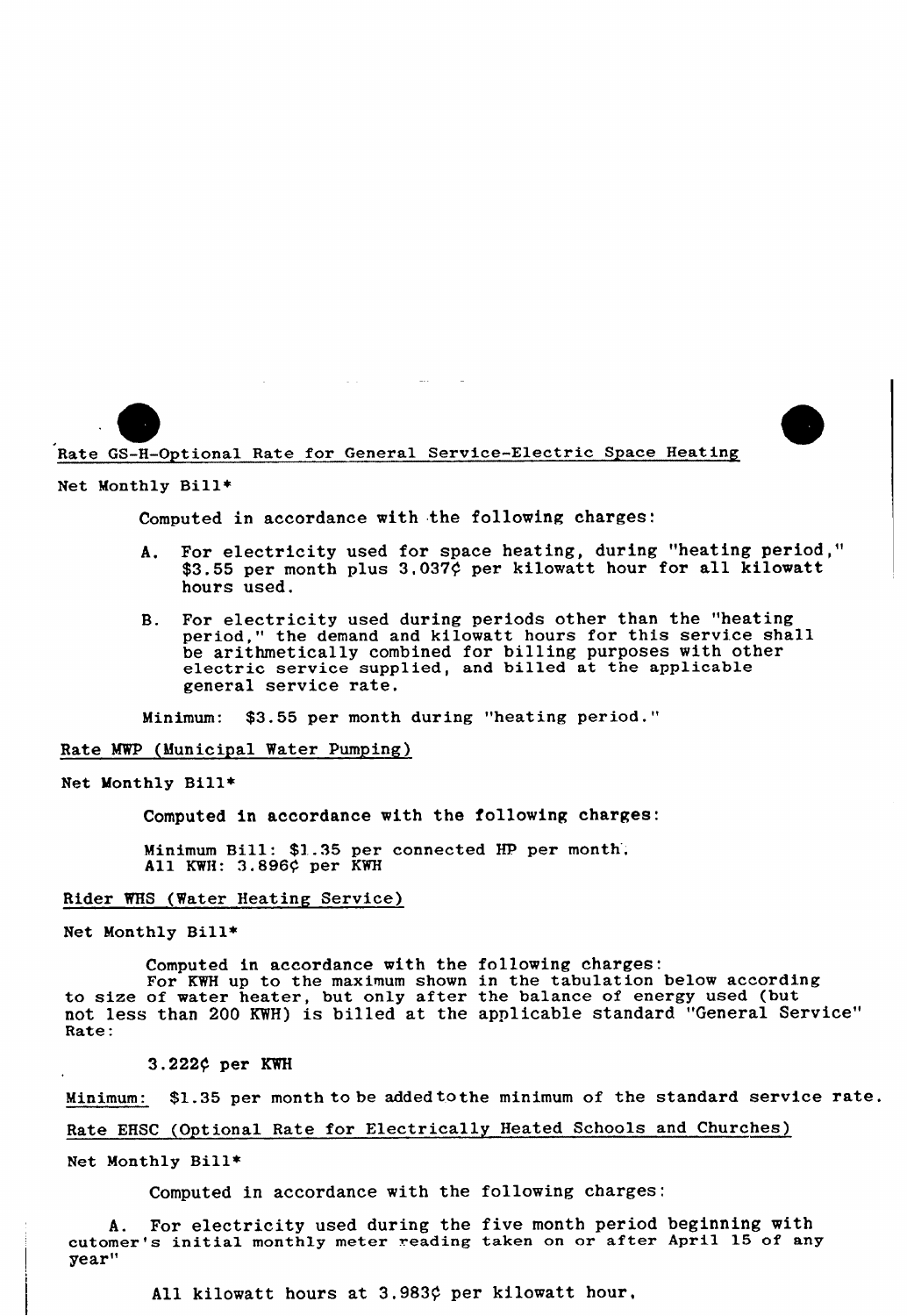### Net Monthly Bill<

Computed in accordance with the following charges:

First  $400$  kilowatt hours at 7.942 $\phi$  per kilowatt hours at 5.890 $\phi$  per kilowatt hour Next 300 kilowatt hours at 5.890¢ per kilowatt hour<br>Additional kilowatt hours at 3.545¢ per kilowatt hour kilowatt hours at  $3.545\phi$  per kilowatt hour

Minimum: %3.25 <sup>A</sup> three phase customer will be charged an additional surcharge of \$4.90 per month for the three phase service.

#### Rate DS (Domestic Service)

#### Net Monthly Bi11+

Computed in accordance with the following charges:

All kilowatt hours at  $5.773$  $¢$  per kilowatt hour.

Minimum: \$3.25 per range.

Rider <sup>A</sup> - (Optional Rider for Electrically Heated Apartments)

#### Net Monthly Bill\*

Computed in accordance with the charges and provisions of the applicable "RESIDENTIAL SERVICE-RS RATE", except for the following:

On accounts utilizing Company approved electric water heaters: All kilowatts hours in excess of five hundred (500) kilowatt hours, used during the "Heating Period", will be billed at 3.172¢ per kilowatt hour.

#### Water Heating Service

Rider WHS-Water Heating Service is not applicable to this Rider.

When Company approved electric water heaters are installed and in use as the primary source of heating water and after a minimum of three hundred fifty (350) kilowatt hours are used and billed at the applicable RS Rate, a maximum of one hundred fifty (150) kilowatt hours shall be billed at 3.222¢ per kilowatt hour. The remaining kilowatt hours shall be billed at the energy block (s) of the applicable RS Rate or as altered by Rider <sup>A</sup> during the "Heating Period."

## Rate C - Optional Rate for Churches

Net Monthly Bill\*

Computed in accordance with the following charges:

7.209¢ per kilowatt hour: or

The applicable General Service rate, which ever is cheaper

## Rate POL-Private Outdoor Lighting Service

#### Net Monthly Bill~

| 7,000 Lumen Mercury, Open Retracter<br>7,000 Lumen Mercury, Enclosed Refracter<br>10,000 Lumen Mercury, Enclosed Refracter<br>21,000 Lumen Mercury, Enclosed Refracter | kw/Luminaire<br>$-0.203$<br>0.190<br>0.271<br>0.437 | kwh<br>$70^{-}$<br>66.<br>93<br>151 | <b>Rate/kwh</b><br>$-8.105c$<br>11.548¢<br>9.256¢<br>7.355¢ |
|------------------------------------------------------------------------------------------------------------------------------------------------------------------------|-----------------------------------------------------|-------------------------------------|-------------------------------------------------------------|
| 2,500 Lumen Mercury, Open Retracter                                                                                                                                    | 0.109                                               | -38                                 | 14.395c                                                     |
| 2,500 Lumen Mercury, Enclosed Retracter                                                                                                                                | 0.109                                               | 38                                  | 20.142c                                                     |

\*The monthly kilowatt hour usage shall be subject to plus or minus an adjustment per KWH determined in accordance with the "Fuel Cost Adjustment".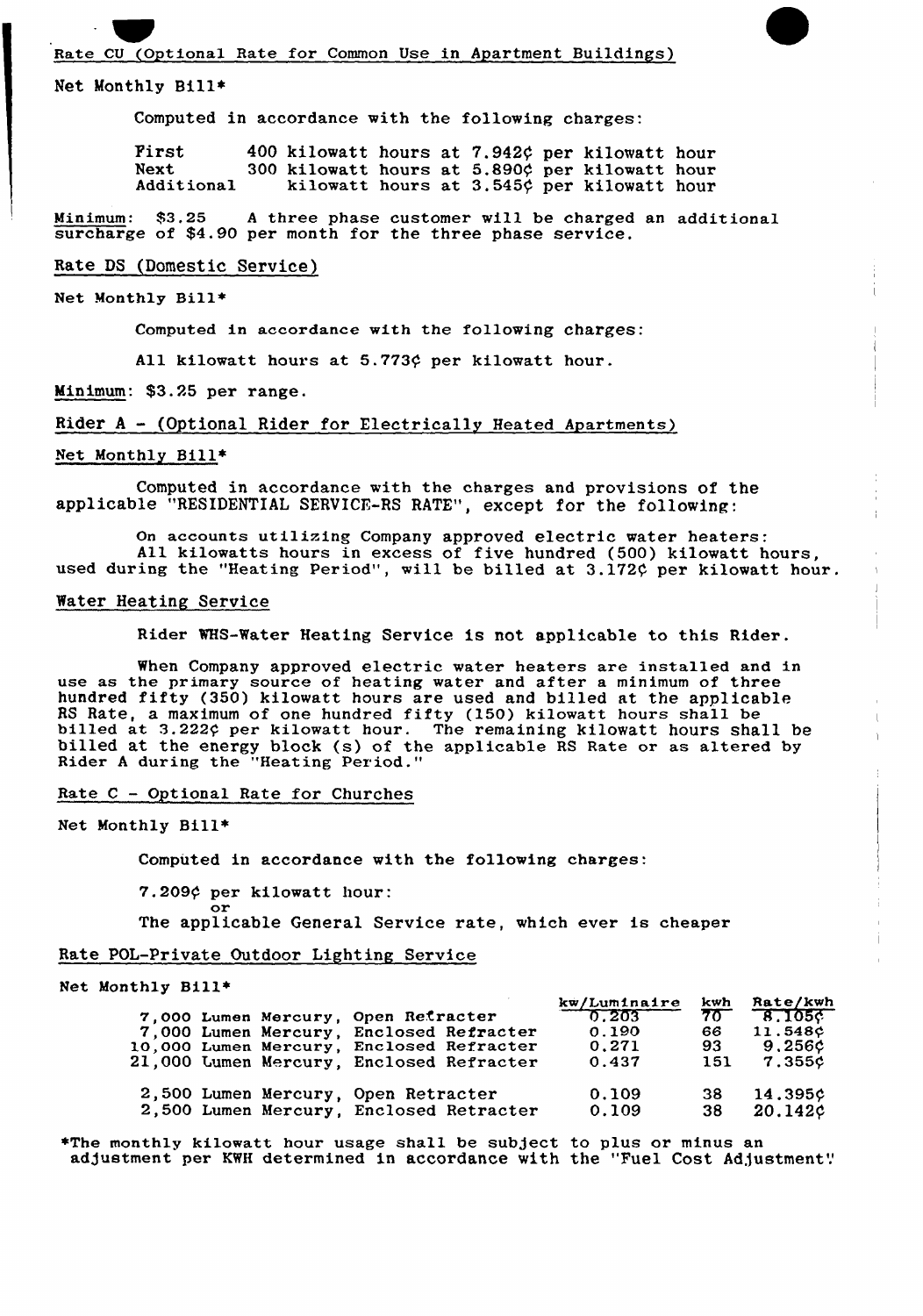

Net Monthly Bill\*

Computed in accordance with the provisions of the applicable Tate provided that the net monthly bill will not exceed the equivalant of 6.639¢ per kilowatt hour, plus the applicable fuel adjustment.

Minimum: The minimum charge shall be a sum equal to  $1-\frac{1}{2}\%$  of Company's installed cost of transformers and metering equipment required to supply and measure service, but not less than \$4.35, whatever service is on or disconnected.

## Rate URD - Underground Street Lighting

Net monthly Bill\*

kw/Luminaire kwh Rate/kwh 7,000 Lumen, Mercury, Mounted on a 17-foot Plastic Pole<sup>22</sup><br>7,000 Lumen, Mercury, Mounted on a 17-foot Wood Lam. Pole<br>7,000 Lumen, Mercury, Mounted on a 30-foot Wood Pole  $\overline{70}$  $0.203$ 14.286¢ 0.203 70 14.286¢  $0.203$ 70 13.135¢

Rate FL - Flood Lighting

Net Monthly Bill\*

|                                         | KW/Luminaire kwn Rate/kwn |            |
|-----------------------------------------|---------------------------|------------|
| 21,000 Lumen Mercury                    | 0.460                     | 159 6.8120 |
| 52,000 Lumen Mercury (35-foot woodpole) | 1.102                     | 380 4.552C |
| 52,000 Lumen Mercury (50-foot woodpole) | 1.102                     | 380 5.4750 |
| 50,000 Lumen High Pressure Sodium       | 0.484                     | 167 8.257¢ |

Rider SES - Standby or Emergency Service

Net Monthly Bill\*

The Net Monthly Bill will be computed under the applicable GS rate.

Minimum: The minimum charge will not be less than \$3.35 per kilowatt of contract demand or actual demand established during the calendar year whichever is higher.

Rate TL - Traffic Lighting Service

Net Monthly Bill\*

Computed in accordance with the following charges:

All Kilowatt hours at 3.259¢ per kilowatt hour

Minimum \$1.10 per month for each point of delivery.

\*The monthly kilowatt hour usage shall be subject to plus or minus an adjustment per KWH determined in accordance with the "Fuel Cost Adjustment"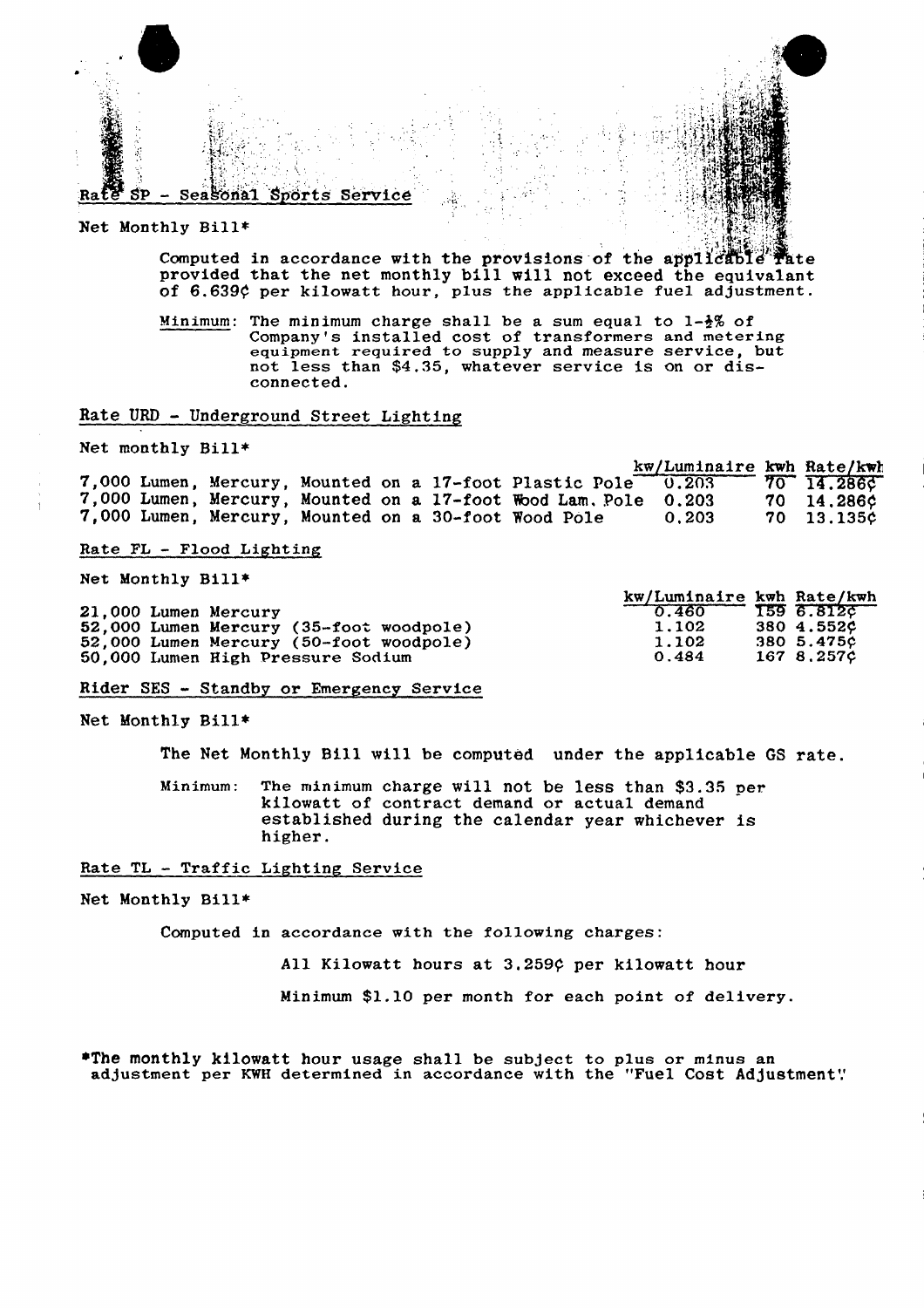

## Rate SL — Street Lighting Service

Net Monthly Bill\*

The following monthly charge for each lamp with luminaire, controlled automatically, will be assessed; Rate/kwh

|                             |       | <i><b>Race/Rwm</b></i> |                                      |                              |  |
|-----------------------------|-------|------------------------|--------------------------------------|------------------------------|--|
|                             |       | Existing               |                                      | <b>Additional Facilities</b> |  |
| Description                 |       |                        | kw/Luminaire Facilities Wood Pole(a) | Embedded Pole                |  |
| Overhead Distribution Area: |       |                        |                                      |                              |  |
| Incandescent                |       |                        |                                      |                              |  |
| $1000$ lumens (b)           | 0.092 | 4.259c                 |                                      |                              |  |
| $2500$ lumens $(b)$         | .189  | 6.996¢                 |                                      |                              |  |
| Mercury Vapor               |       |                        |                                      |                              |  |
| $2500$ lumens (b)           | .109  | 12.233c                |                                      |                              |  |
| 7000 lumens                 | .190  | $7.018$ $c$            | 11.961¢                              | 23.521c                      |  |
| 10000 lumens                | .271  | 5.780c                 | 9.256c                               | 17.350¢                      |  |
| $21000$ lumens              | .421  | 4.465c                 | 6.703¢                               | $\overline{\phantom{a}}$     |  |
| Sodium Vapor                |       |                        |                                      |                              |  |
| 50000 lumens                | .484  | 6.149c                 | 8.420c                               |                              |  |
|                             |       |                        |                                      |                              |  |

|                                |              | Rate/kwh Mounted On-Pole Type |              |                     |                   |
|--------------------------------|--------------|-------------------------------|--------------|---------------------|-------------------|
|                                |              | 30'                           | $28^{\circ}$ |                     | 27'Steel 27'Steel |
| Description                    | kw/Luminaire | Wood                          | Aluminum     |                     | 11 Gauge 3 Gauge  |
| Underground Distribution Area  |              |                               |              |                     |                   |
| Residential (only):            |              |                               |              |                     |                   |
| Mercury Vapor                  |              |                               |              |                     |                   |
| 7000 lumens                    | .190         | 11.548c                       | 14.025c      | 24.748c             | 25.574¢           |
| 10000 lumens                   | .271         | 8.963c                        |              | $10.701c$ $18.219c$ | 18.795¢           |
| 21000 lumens                   | .425         | 6.453¢                        |              | 12.352¢             | 12.722¢           |
| Sodium Vapor                   |              |                               |              |                     |                   |
| 50000 lumens                   | .484         | 8.420c                        |              |                     |                   |
| Decorative-Mercury Vapor, 7000 |              |                               |              |                     |                   |
| Town & Country $(d)$           | lumens.203   | 12.026¢                       |              |                     |                   |
| Holophane (e)                  | . 203        | 12.809¢                       |              |                     |                   |
|                                |              |                               |              |                     |                   |

Where a street Lighting unit is to be installed on a non-company owned pole on which the Company does not have an existing contract, an additional of \$3.25 per pole will be applicable.

\*The monthly kilowatt hour usage shall be subject to plus or minus an adjustment per KWH determined in accordance with the "Fuel Cost Adjustment".